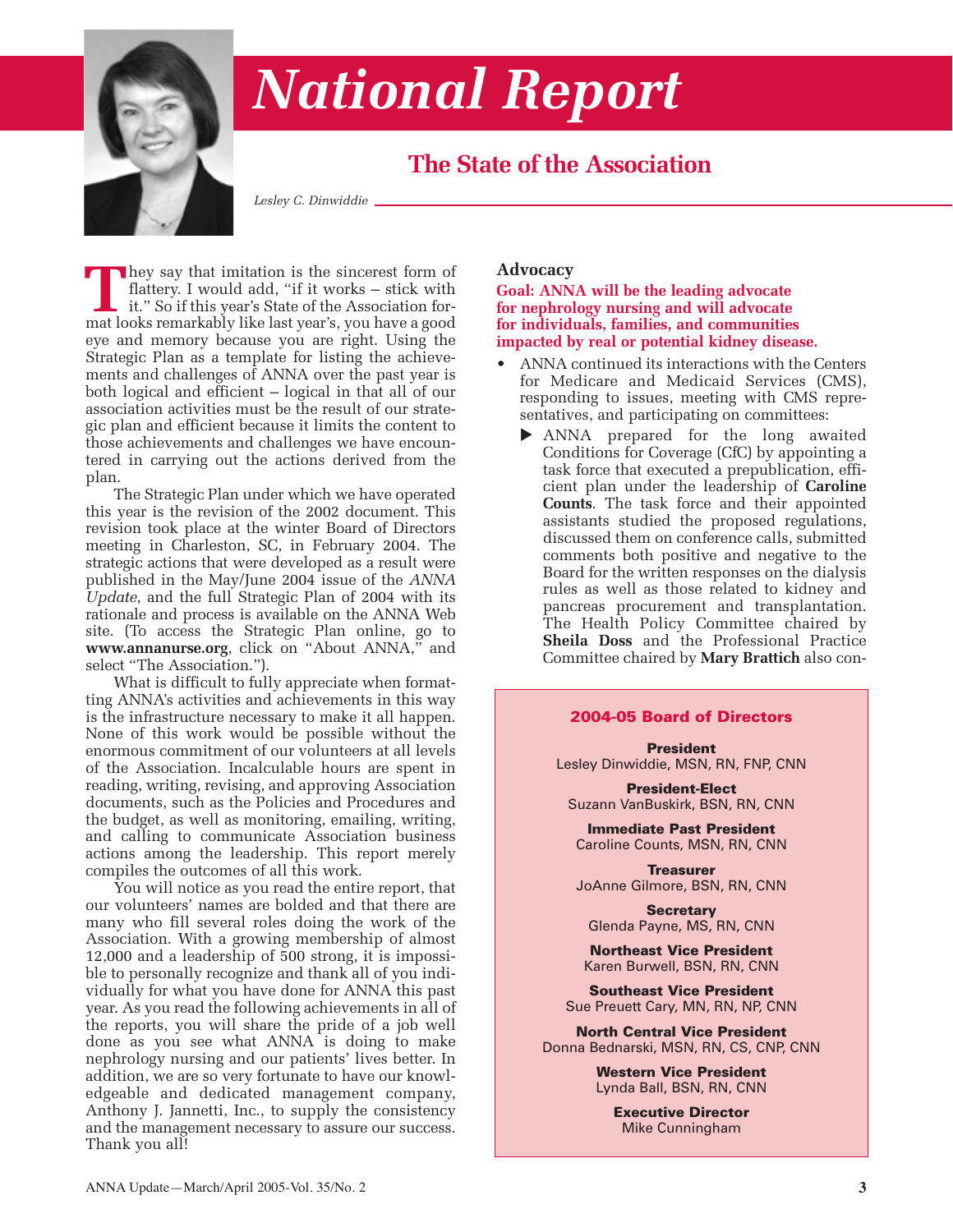tributed to the response to the notices of proposed rule making (NPRM). The timeline was achieved, and the written responses were forwarded to CMS. This huge effort by so many members is testimony to the importance of substantive nephrology nursing input into regulations that will have an impact on the future of our profession as well as the quality and quantity of the care that our patients will receive in the future.

- ANNA met with representatives of CMS on several occasions during 2004-05 to discuss a variety of issues important to nephrology nurses. Among the topics discussed were the nursing shortage and the role of the advanced practice nurse in the care of chronic kidney disease (CKD) patients.
- ANNA successfully nominated a candidate, **Bonnie Greenspan**, to represent us on the ESRD Demonstration Project Advisory Board that began work in February 2005.
- ANNA participated in the CMS Fistula First Breakthrough Initiative (FFBI) and will be continuing with committee work by **Deborah Brouwer** and **Lynda Ball** in 2005.
- ANNA was represented at several of CMS's Open Door meetings that focused on nephrology issues.
- **Annette Frauman** and **Evelyn Butera** represented ANNA at the ongoing Clinical Performance Measures Committee's activities. As CMS is streamlining all the performance measurements under a single process, this committee will be disbanded in June 2006.
- ANNA responded to CMS on the following issues in addition to the CfC: (1) the notice on proposed rule making for the Medicare Modernization Act; (2) the rule on erythropoeitin reimbursement; and (3) insulin pump reimbursement.
- ANNA presented a poster at the 2004 CMS/QualNet Fall meeting introducing *Stage 5 Chronic Kidney Disease: Hemodialysis in the Long Term Care Setting*, the first in a series of learning modules developed by the Association to support the learning needs of nurses who care for nephrology patients in alternative settings, such as long-term care (LTC). The series is entitled "Partnering for Quality Care, A Continuing Education Program for Chronic Kidney Disease."
- Helpful hints for searching the CMS Web site were posted on the ANNA Web site.
- ANNA renewed its general membership in Kidney Care Partners (KCP), a coalition of kidney disease organizations representing professionals, providers, pharmaceutical manufacturers, and patient support organizations. A complete list of coalition members can be found on the KCP Web site (**www.kidneycarepartners.org**), which is linked to ANNA's Web site. KCP is based in Washington, DC, and has been very active in lobbying on the federal level for many issues that are of importance to ANNA members, such as patient

education and reimbursement rates. The ESRD Modernization Act, first presented in 2004 and again in 2005 for the new Congress, is the result of this work.

ANNA past presidents **Gail Wick** and **Nancy Sharp**, our current Health Policy Consultant, are ANNA's representatives to KCP. State Health Policy Consultant **Kathleen Smith**, **Susan Hansen**, and past president **Sally Burrows-Hudson** also have represented ANNA in this organization's activities. In addition, this year ANNA was appointed to a seat on the newly formed Operations Committee of KCP, and therefore has greater input into the activities of this powerful coalition. ANNA is consistently recognized by this body for its innovative and successful contributions to the education of legislators. We also have actively responded to KCP letters to CMS before signing on indicating our approval.

- ANNA continues to subscribe to CapWiz, a Webbased political communications service that allows ANNA members to gain more political information and to easily write letters to their legislators with just a few clicks of the mouse. All ANNA members are invited to use this service at no charge by clicking the "Health Policy" button on the ANNA Web site. We encourage all members to avail themselves of this important service. At the February 2005 Board of Directors' meeting, ANNA extended our ability to react promptly and appropriately to legislative issues by approving the purchase of the Capitol Grid, a one-time list of the alignment of our members' zipcodes to their Congressional districts.
- ANNA continues to monitor legislative and regulatory activities that might have an impact on nephrology nursing and patient care in all 50 states. Letters supported by position statements have been written to the Montana, Indiana, and West Virginia state boards of nursing educating them about the realities of nephrology nursing in dialysis units. A state-specific table detailing state laws affecting the practice of nephrology nursing complete with state boards of nursing Web site addresses was published in the January/February 2005 issue of the *Nephrology Nursing Journal*. Our plan is to publish this annually to keep it current. We will post it on the ANNA Web site as well for ease of sharing within the renal community at large and with state and federal regulators and legislators.
- A letter stating ANNA's strong support for the National Council of State Boards of Nursing (NCSBN) State Licensure Compacts was sent to NCSBN in February 2005.
- ANNA is a member of the Nursing Organizations Alliance (the "Alliance"). There are 65 nursing organizations that belong to the Alliance. The mission of the Alliance is to represent the interests of nursing organizations through communication, collaboration, education, and advocacy. It supports and strengthens the work of individual organizations and the nursing profession. The Alliance also sponsors the annual Nurse In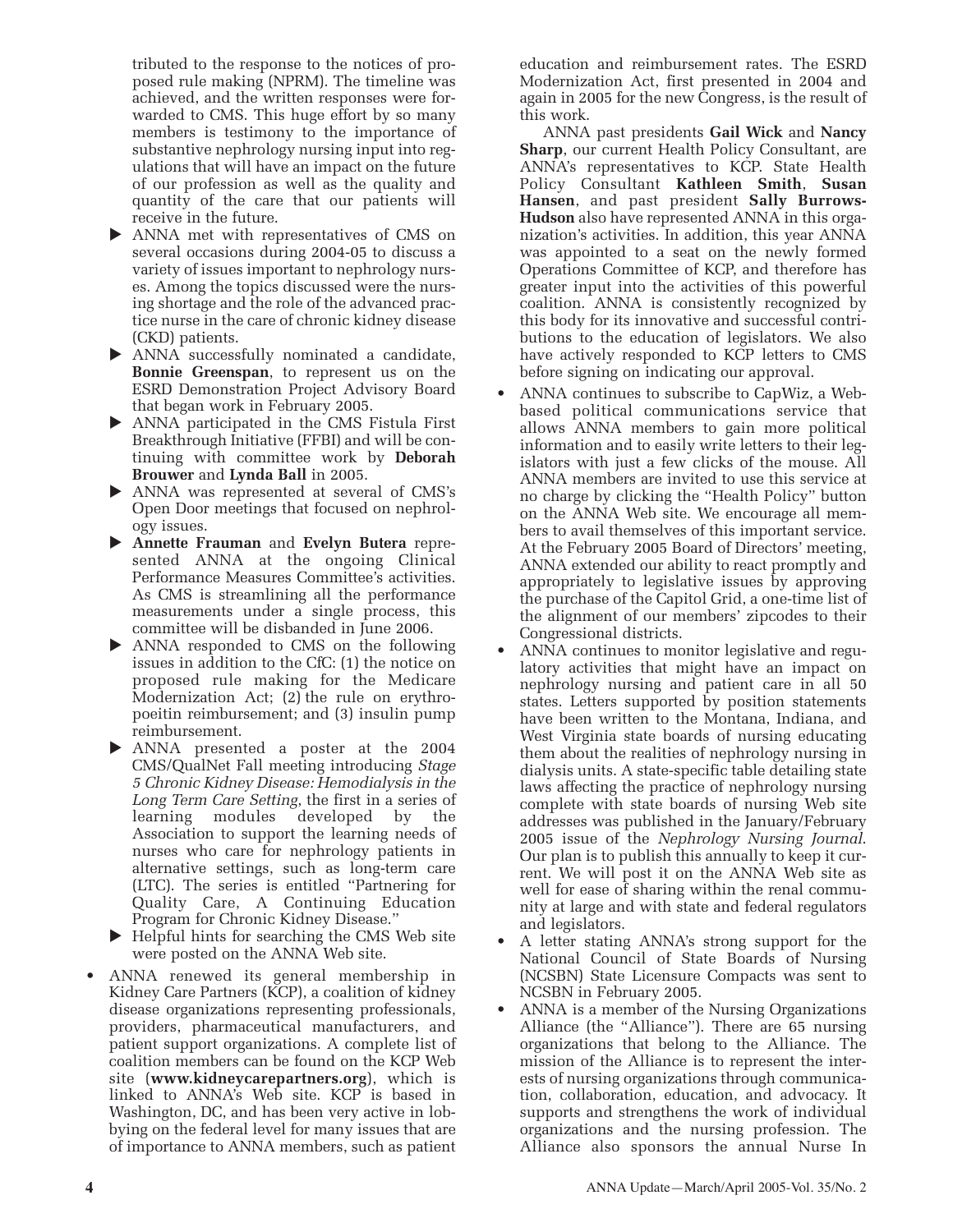Washington Internship (NIWI) program, during which individuals attend a comprehensive 4-day conference that includes legislative programs and a visit to Capitol Hill. The Alliance is planning a Leadership Academy for August 2005. Through the Alliance, ANNA endorsed the tenets of a Healthful Workplace Environment as well as the American Society of Pain Management's position statement "Placebos in Pain Management."

- ANNA, with **Suzann VanBuskirk** at the helm, completed the work of the first-of-its-kind Nephrology Nursing Shortage and Solutions task forces on the outcomes of the Summit: (1) marketing nephrology nursing as a career choice; and (2) collaborating with colleges of nursing to increase the exposure and clinical experiences of students in the area of nephrology. Work continues on defining those characteristics that would define a "magnet" dialysis unit. The findings of the nurse manager survey will be published in a future issue of the *Nephrology Nursing Journal*.
- ANNA participated in the development of the joint consensus statement regarding acute dialytic care services developed in conjunction with the National Renal Administrators Association (NRAA) and the Renal Physicians Association (RPA). Work continues on next steps.
- ANNA was represented by **Elaine Colvin** at the Forum of ESRD Networks' National Consensus Conference on Dialysis Patient-Provider Conflict: Designing a Collaborative Action Plan with ESRD Stakeholders.
- ANNA collaborated with the National Kidney and Urologic Diseases Information Clearinghouse (NKUDIC) and shared information about the Association with several nonprofit associations within the nephrology and urologic markets.
- ANNA appointed **Clare Sasak**, chair designate for the Professional Practice Committee, to the RPA Patient Safety Committee.
- **Sally Campoy** graciously represented ANNA in reviewing and responding to the draft of the K/DOQI CVD in Dialysis Clinical Practice Guidelines.
- ANNA's awards program contributed to the Association's core values of advocacy, scholarship, and excellence by recognizing outstanding contributions to ANNA, rewarding research and writing, promoting scholarship through career mobility and research grants, and promoting advocacy and leadership with the NIWI scholarships. See **Sandy Bodin**'s Awards Committee report on page 20 for details on the enthusiastic membership response to this year's awards program and for information about new awards.
- ANNA honored several requests for gifts of textbooks and journals to indigent, international nephrology nurses and approved a complimentary registration to the National Symposium for a nurse from Nigeria who lacked funds to attend.
- ANNA members and our patients will greatly benefit from the Hispanic Educational Resources Guide compiled by the Southeast Region under the leadership of **Sue Pruett Cary**.
- The Board of Directors explored the cost/benefit

and joined the American Nurses Association (ANA) as an affiliate organizational member for the upcoming year. A document describing the specialty of nephrology nursing will be submitted to ANA for recognition.

- ANNA collaborated with the NRAA in granting reciprocal leadership/membership.
- The Board of Directors' voted at the February 2005 meeting to establish the second full week of every September as Nephrology Nurses' Week to recognize and celebrate the critical role nephrology nurses play in patient care.

# **Recruitment and Retention**

#### **Goal: Ensure the future of the specialty of nephrology nursing.**

- ANNA continues to fulfill requests for copies of the *Discover Nephrology Nursing* brochure that was designed to attract both student nurses and registered nurses to nephrology. Additionally, it was designed to attract nephrology nurses who are not members of ANNA to join the Association. The brochure can be downloaded from the ANNA Web site or hard copies may be obtained through the national office at no cost. To date over 40,000 copies have been distributed.
- ANNA produced a *Nephrology Nursing Journal* monograph on peritoneal dialysis (PD). Copies were mailed to the 500 largest PD units in the United States and also were made available for the PD Special Interest Group (SIG) breakfast at the Annual Dialysis Conference in Tampa.
- ANNA asked the All Region Executive Committee (AREC) to study the needs of chapters and create a program to help struggling chapters. The result is an exciting program called *CE on Wheels* that is explained further in the Regional Reports.
- ANNA was well represented at the National Student Nurses' Association (NSNA) meetings in an effort to market nephrology nursing. At the Mid Year Conference, **Cheryl Groenhoff** and other members of the South Florida Flamingo Chapter manned ANNA's booth. At NSNA's 2005 Annual Convention in Utah, the InterMountain Chapter and past president **Christy Price Rabetoy** provided the same services. ANNA continues to offer discounted membership fees and program registration to student nurses.
- ANNA continues to be visible at other meetings such as the European Dialysis & Transplantation Nurses Association (EDTNA), Canadian Association of Nephrology Nurses and Technicians (CANNT), Forum on Healthcare Leadership, Annual Dialysis Conference, Forum of ESRD Networks, American Society of Nephrology (ASN), American Association for Medical Instrumentation (AAMI), Academy of Medical-Surgical Nurses (AMSN) Annual Convention, National Conference for Nurse Practitioners (NCNP), American Organization of Nurse Executives (AONE), Nursing Management Congress, American Nurses Association (ANA), and Sigma Theta Tau. ANNA also has alliances with additional organizations such as Nurses for a Healthier Tomorrow (NHT).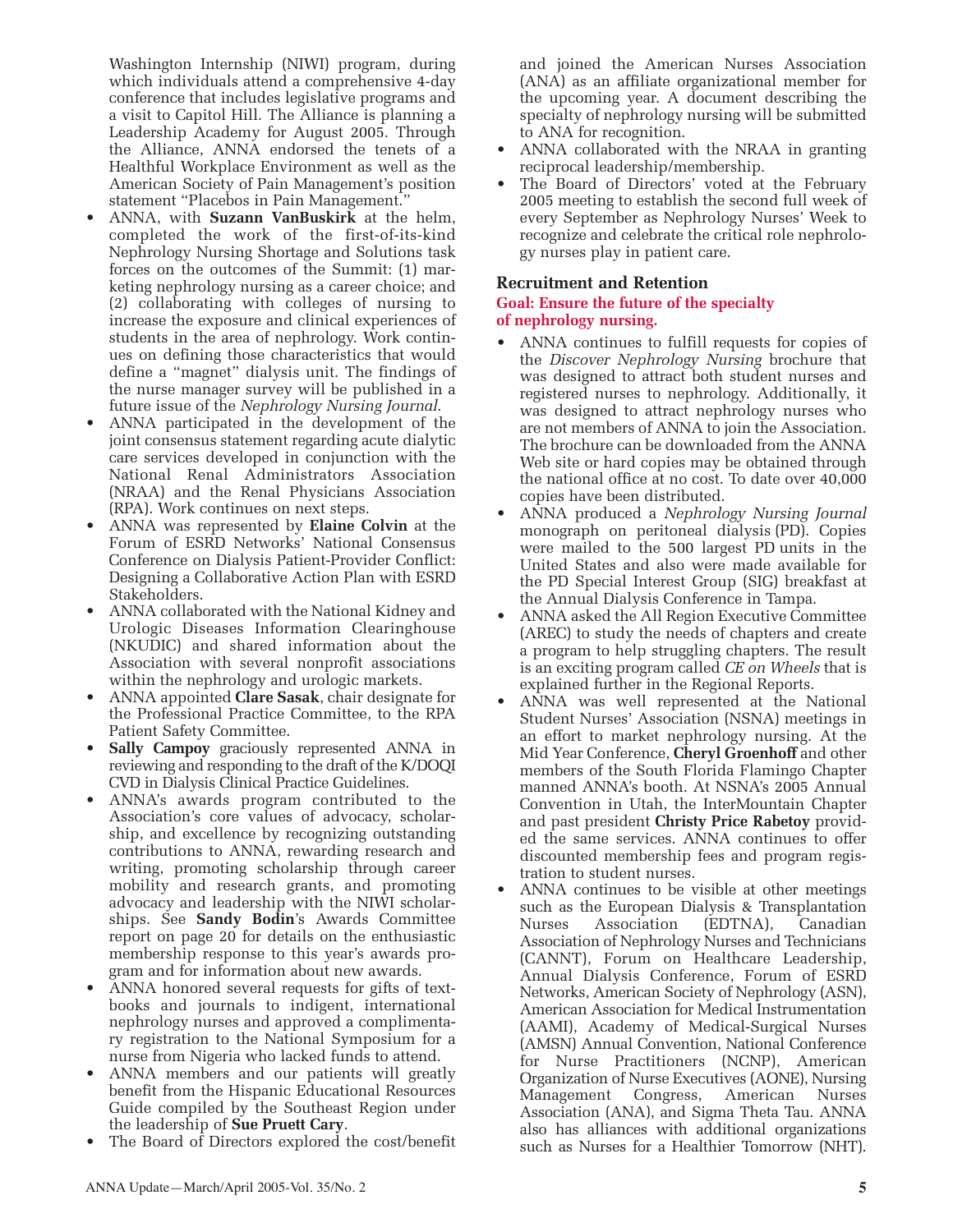#### **Table 1 ANNA's Strategic Alliances – Affiliations with Other Organizations**

American Nurses Association (ANA)

American Association of Diabetes Educators (AADE) American Association of Kidney Patients (AAKP) American Society of Association Executives (ASAE) American Society of Nephrology (ASN) Americans for Nursing Shortage Relief (ANSR) Annual Conference on Dialysis (University of Missouri) Association for Advancement of Medical Instrumentation (AAMI) Canadian Association of Nephrology Nurses and Technicians (CANNT) Centers for Medicare and Medicaid Services (CMS) Council for the Advancement of Nursing Science (CANS) European Dialysis and Transplant Nurses Association/European Renal Care Association (EDTNA/ERCA) FORUM of End Stage Renal Disease Networks FORUM of End Stage Renal Disease Networks - Dialysis Patient-Provider Conflict (DPPC) Hospice and Palliative Nurses Association International Transplant Nurses Association (ITNS) Kidney Care Partners (KCP) National Association of Nephrology Technicians/ Technologists (NANT) National Institute of Diabetes and Digestive Kidney Disease (NIDDK) National Kidney Disease Education Program (NKDEP) National Kidney and Urologic Disease Advisory Board (NKUDAB) National Kidney and Urologic Diseases Information Clearinghouse (NKUDIC) National Kidney Foundation (NKF) National Kidney Foundation Singapore (NKFS) **NephroAsia** National Renal Administrators Association (NRAA) National Student Nurses' Association (NSNA) Nephrology Nursing Certification Commission (NNCC) Nurse in Washington Internship (NIWI) Nurses for a Healthier Tomorrow Nursing Organizations Alliance PKD Foundation Renal Coalition Renal Leadership Council Renal Physicians Association (RPA) Renal Research Institute (RRI) The Forum on Health Care Leadership (Cross Country University) United Network for Organ Sharing (UNOS) United States Renal Data Systems (USRDS)

See Table 1 for a complete list of the groups with which ANNA has formed strategic alliances.

- ANNA continues to support the Americans for Nursing Shortage Relief (ANSR) by endorsing federal funding requests for nursing education and with sponsorship and attendance at educational luncheons.
- ANNA representatives attended the ANA-ANCC advanced practice nursing stakeholders meeting in December 2004, and ANNA will continue to contribute its vision for advanced practice nursing. We also attended an advanced practice nursing malpractice educational event for information gathering.
- ANNA has been more visible than ever in the press this year thanks to the efforts of **Janet D'Alesandro** of Anthony J. Jannetti, Inc., who provides public relations services for the Association. See Tables 2 and 3 for a listing of these activities.
- Encroachment into nursing practice has been identified as a part of the enormous challenge facing nephrology nursing, and ANNA is committed to studying the problem and formulating potential solutions. Stay tuned!

# **Membership**

#### **Goal: ANNA will be the association of choice for nephrology nurses.**

- ANNA chapters continue to be the source of much member satisfaction because they provide meaningful and quality educational programs as well as the opportunity to network. The Regional Reports by all four Regional Vice Presidents detail the efforts of the AREC (all officers of all regions plus the Regional Health Policy Advisors) to support the 113 existing chapters for members. The recent membership survey revealed that it was the *lack* of chapter activity that many members cited as an opportunity for ANNA to improve membership services. We invite you contact your regional officers to pursue an interest in chapter formation.
- ANNA's dues remain at a very low rate, just \$60 per year since 1989 – the lowest of any professional nursing organization.
- The ANNA National Office, under the supervision of Director of Membership Services **Lou Ann Leary**, continues to provide outstanding membership services in communications with members on a day-to-day basis. Over the past 12 months, the national office initiated and responded to more than 60,000 individual members' telephone calls and emails.
- October 1, 2004 marked the unveiling of the allnew ANNA Web site. It is much more efficient in terms of access as well as content. All the major Association documents and activities of the organization are available to the membership. *E-News* issues (both Association News and RenalWEB) are archived in the Members Only section. Since October 1, 1,531 members have activated their personal "members only" accounts. Of the 515 nonmembers who activated nonmember accounts, 319 became members via the new Web site. Recently, an online feedback email option has been added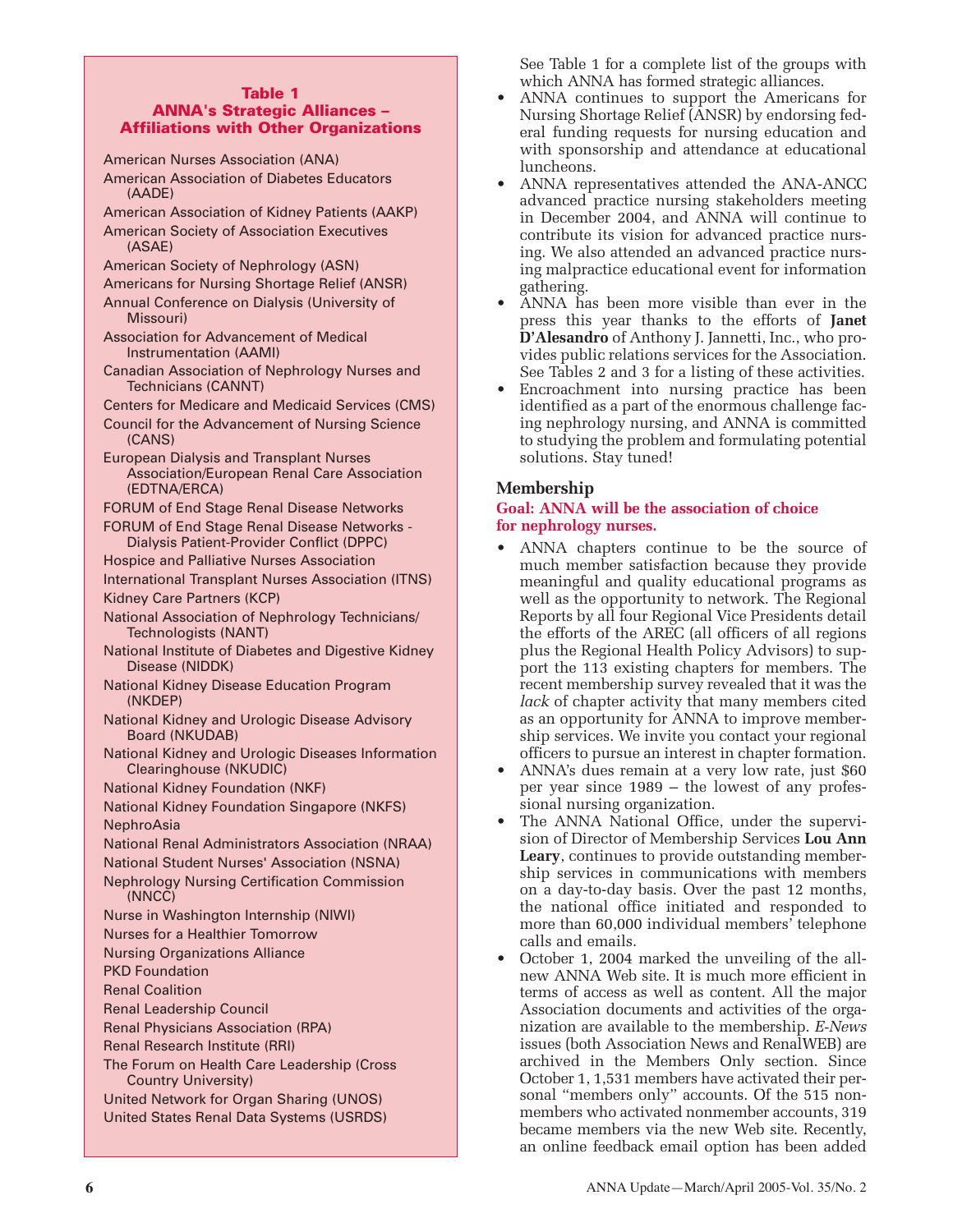# **Table 2 ANNA Press Releases**

| <b>Date</b>             | <b>Title</b>                                                                                                           | <b>Content</b>                                                                                                                                                                                                                                                                 |
|-------------------------|------------------------------------------------------------------------------------------------------------------------|--------------------------------------------------------------------------------------------------------------------------------------------------------------------------------------------------------------------------------------------------------------------------------|
| April 29, 2004          | <b>ANNA to Educate Legislators</b><br>on August 13 'ESRD Day'                                                          | Informs nursing community about ANNA's national<br><b>ESRD</b> education campaign.                                                                                                                                                                                             |
| May 12, 2004            | <b>Politics of Health Care Inspires</b><br>Attendees at ANNA Symposium                                                 | Post-conference report on ANNA's 2004<br>symposium.                                                                                                                                                                                                                            |
| May 12, 2004            | <b>ANNA Inducts New Officers</b>                                                                                       | Announcement of ANNA's 2004-05 officers.                                                                                                                                                                                                                                       |
| May 12, 2004            | <b>ANNA Announces Award Winners</b>                                                                                    | Full report of 2004 ANNA award, scholarship,<br>and grant winners.                                                                                                                                                                                                             |
| June 1, 2004            | <b>ANNA Awards Carolyn Latham for</b><br><b>Outstanding Service</b>                                                    | Carolyn Latham receives the "Outstanding<br><b>Contribution to ANNA Award."</b>                                                                                                                                                                                                |
| June 4, 2004            | <b>NIH Launches National Kidney</b><br><b>Disease Education Program: ANNA</b><br><b>Helping NIH to Raise Awareness</b> | ANNA is working with the National Kidney Disease<br>Education Program to raise awareness about kidney<br>disease.                                                                                                                                                              |
| August 2, 2004          | <b>ANNA Launches National</b><br><b>Campaign to Educate Legislators</b><br><b>About Kidney Disease</b>                 | Provides information about ESRD Education Day<br>and ESRD Modernization Act of 2004.                                                                                                                                                                                           |
| August 11, 2004         | Nurse Managers, Advanced<br><b>Practice Nurses, and Clinicians</b><br>to Convene for ANNA Meeting                      | Outlines Fall Meeting program, special events,<br>continuing education, and registration information.                                                                                                                                                                          |
| September 15, 2004      | <b>Nephrology Nurses Educate</b><br><b>Lawmakers during National</b><br>'ESRD Day'                                     | Report on the success of the national ESRD<br>Education Day campaign.                                                                                                                                                                                                          |
| September 22, 2004      | <b>ANNA Offers CE Credits on</b><br>New CD-ROM                                                                         | ANNA releases new three-course CD-ROM on<br>chronic kidney disease and vitamin D therapy.                                                                                                                                                                                      |
| October 26, 2004        | <b>ANNA Offers Free Education</b><br><b>Programfor Nurses Working</b><br>in Long Term Care                             | ANNA releases first learning module in free six-part<br>educational series designed for nurses who care for<br>nephrology patients in alternative settings.                                                                                                                    |
| October 29, 2004        | <b>ANNA Draws Record Numbers</b><br>to Fall Meeting                                                                    | Post-conference report on ANNA's 2004 Fall<br>Meeting.                                                                                                                                                                                                                         |
| November 30, 2004       | <b>ANNA News and Events</b>                                                                                            | Three news items announced: Peritoneal Dialysis<br>Tool Box available for free download at ANNA Web<br>site; dates and location of 2005 National Symposium<br>and Fall Meeting.                                                                                                |
| <b>January 3, 2005</b>  | <b>ANNA Symposium to Highlight</b><br><b>Patient Self-Management</b>                                                   | Outlines National Symposium program, special<br>events, continuing education, and registration<br>information.                                                                                                                                                                 |
| January 19, 2005        | <b>Nephrology Nurses' Successful</b><br><b>National Campaign Educates</b><br>Legislators about Kidney Disease          | Final report on ESRD Education Day campaign.                                                                                                                                                                                                                                   |
| <b>February 3, 2005</b> | <b>ANNA Member Selected for</b><br><b>CMS Advisory Board</b>                                                           | Announces that ANNA member Bonnie Bacon<br>Greenspan was selected by the Centers for Medicare<br>and Medicaid Services to serve on an Advisory<br>Board for the Demonstration of a Bundled Case-Mix<br>Adjusted Payment System for End Stage Renal<br><b>Disease Services.</b> |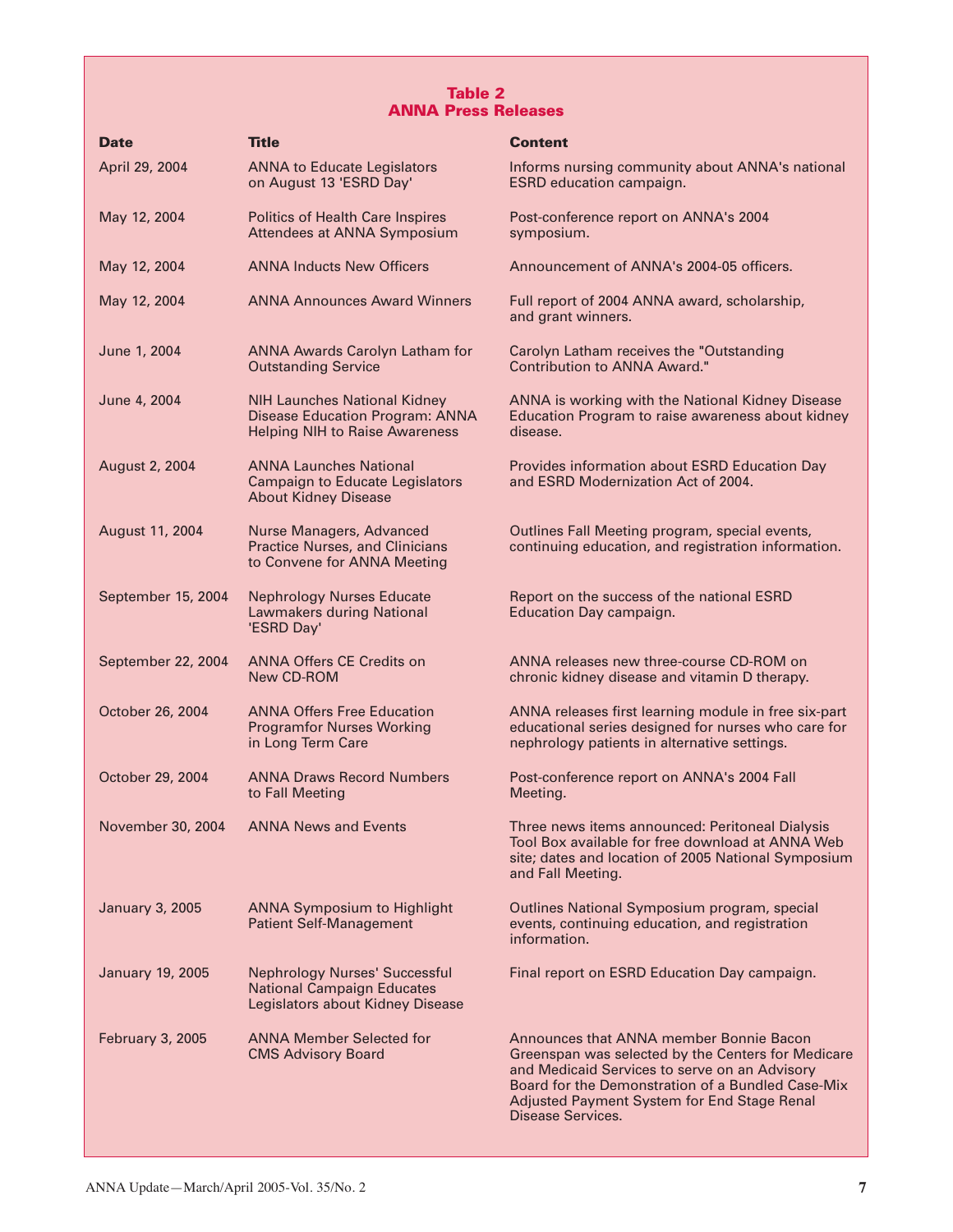#### **Table 3 ANNA Media Coverage**

- The March 2004 issue of DaVita News & Views (employee newsletter) included an article about the 2004-05 ANNA election results.
- An article by ANNA member **Kim Alleman** was published in the Spring 2004 issue of Nephrology Incite on the iKidney.com Web site. The article entitled "What is the Role of the Nurse Practitioner in 21st Century Nephrology?" included information about ANNA, ANNA's position statement on the nursing shortage, the need for advanced practice nurses (APNs), the impact that APNs have on improving patient care in nephrology, and how that role will expand in the future.
- The April 2004 issue of Nephrology News & Issues included an item entitled "ANNA adopts position statement on the role of nephrology nursing in ESRD disease management." ANNA's position statement also was printed in this issue.
- The April 2004 issue of Nephrology News & Issues featured an article on "Resolving the Nursing Crisis, Ratios, Faculty Shortage, and a Demand that Keeps Growing." The article presented information about the ANNA nursing shortage summit and the results of the ANNA survey on the shortage.
- The April 2004 issue of Nephrology News & Issues included the article "ANNA Announces Election Results."
- The April 2004 issue of Nephrology News & Issues included an article entitled "ANNA Receives Grant," which provides information about the Nurse Competence in Aging grant received by ANNA.
- An article entitled "Staff Ratios: California Law May Spread to Other States" was published in the April 2004 issue of Nephrology News & Issues. The article discusses California law regarding nurse staffing ratios. **Beth Ulrich** is quoted and named as director of the ANNA Nephrology Nursing Summit.
- The article "ANNA Announces National, Regional Election Results" was posted on the Advance for Nurses Web site.
- After being elected Western Chapters Coordinator-Elect, **Joan Camarro Simard** was featured in the Faces and Places section of the Mountain West edition of NurseWeek.
- ANNA member **Charlotte Thomas-Hawkins** was featured in the In Our Community section of the New Jersey/ Upper New York Metro edition of Nursing Spectrum.
- The Nurses on the Move column of the NurseZone.com Web site included an entry about **Suzann VanBuskirk**'s election as ANNA President-Elect.
- The May 2004 issue of Gulf Coast Nursing Times reported on the 2004 ANNA awards, scholarships, and grants.
- On May 17, 2004, RN.com included an article entitled "ANNA Educates Legislators" on its Web site. The article provided information about ESRD Education Day.
- The Advance for Nurses Web site included an article entitled "ANNA to Educate Legislators on 'ESRD Day.'" The article provided details about the campaign and instructions for downloading the ESRD Briefing Book from ANNA's Web site.
- The June 1, 2004 issue of Vital Signs included information about ESRD Education Day.
- The June 21, 2004 Mountain West edition of NurseWeek included information about **JoAnne Gilmore** being elected ANNA National Treasurer.
- The article "JCAHO Touts Importance of Organ Donations" was posted on Nursezone.com on July 9, 2004. ANNA member **Clara Neyhart** was quoted and cited as the leader of ANNA's Transplant Special Interest Group.
- The July 2004 issue of Advance for Nurse Practitioners included an article entitled "NP Honored for Volunteer Leadership." The article was about ANNA member **Mary Schira**, who received the 2004 Ron Brady Memorial Award for Excellence in Volunteer Leadership.
- "Join the Battle Against the Epidemic of Chronic Kidney Disease" was the front page article of the July 2004 issue of Medical Office Nurse. ANNA members **Susan Cronin** and **Kim Alleman** were quoted in the article.
- ANNA member **Barbara Merkle** was featured in the Faces and Places section of NurseWeek for winning the ANNA Spirit of Nephrology Award at the 35th National Symposium.
- The Boston Globe (July 29, 2004) included an article entitled "Dialysis Aid Draws Praise From Patients, Physicians. Funding boosts marketing efforts of Tewksbury firm." The article included references to ANNA and ANNA's ESRD Briefing Book for State and Federal Policymakers.
- Governor Mike Johanns' (Nebraska) Web site included a picture of the governor proclaiming August 13 as ESRD Education Day.
- The August 2004 issue of Nephrology News & Issues included an article entitled "ANNA Sponsors ESRD Day."
- In August 2004 RN.com included an article "ANNA Asks Congressional Members to Support ESRD Education Day."
- The August 14, 2004 issue of Nursing Spectrum featured an article entitled "ANNA to Educate Legislators on ESRD Day."
- The August 23, 2004 issues of Nursing Spectrum, Washington, DC/Baltimore region, included an article entitled "ANNA Launches National Campaign" (ESRD Education Day).
- Congressman Jerry McNerney (CA) posted information about his ESRD visit on his Web site. The article entitled "Pleasanton DaVita Dialysis Clinic Visit" described his visit to DaVita; explained that he received an invitation from ANNA member **Dodi Arterburn**; and outlined important questions and answers regarding ESRD.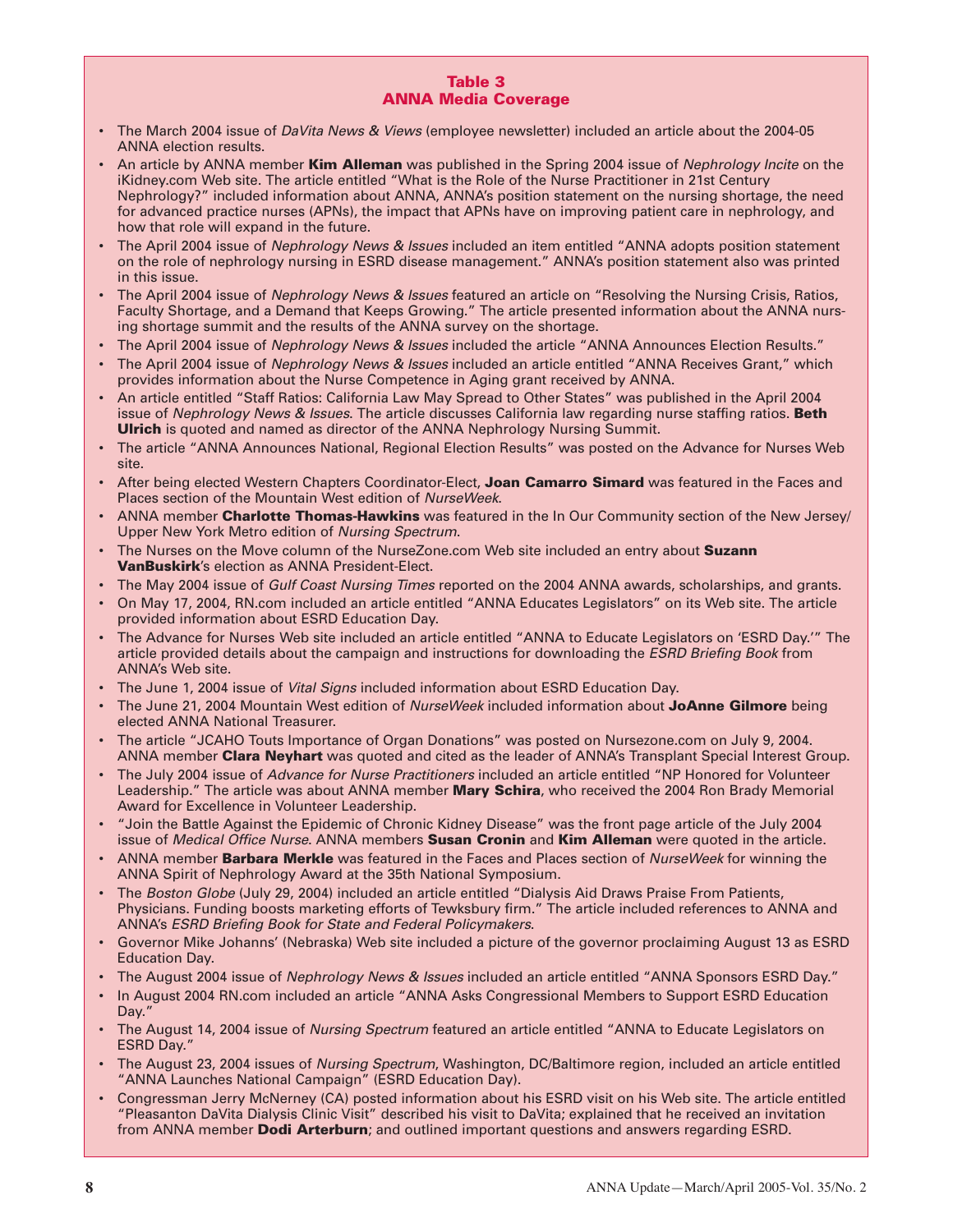#### **Table 3 (continued) ANNA Media Coverage**

- "ANNA Hosts Nationwide Dialysis Unit Tours to Educate Legislators" was published in the September 2004 issue of Dialysis & Transplantation and on the D&T Web site (www.eneph.com).
- ANNA President **Lesley Dinwiddie** and ANNA member **Carolyn Latham** were featured in the Noteworthy section of the Third Quarter 2004 issue of Reflections of Nursing Leadership, a magazine for the Honor Society of Nursing (Sigma Theta Tau International). ANNA's Discover Nephrology Nursing brochure also was advertised in this issue.
- The September 2004 issue of Nephrology News & Issues included an ad for the Discover Nephrology Nursing brochure.
- In September 2004 an article entitled "Congressman Vic Snyder Visits UAMS Kidney Center" was posted on the University of Arkansas for Medical Sciences Web site. The article detailed Snyder's visit to learn more about ESRD as part of ANNA's ESRD Education Day efforts.
- "Timing is Everything When It Comes to Hemodialysis" was the cover story of September 7, 2004 issue of Nursing Spectrum, Washington, DC/Baltimore region. ANNA member **Kitty Richardson** was quoted in-depth on hemodialysis and the Fistula First Project.
- "Nephrology Nurses Educate Lawmakers About Kidney Disease" was published in the October 18, 2004 issue of Nursing Spectrum, Philadelphia Tri-State edition (NJ, PA, DE). The article included information about ESRD Education Day and the Pennsylvania legislators who visited facilities in that state.
- The November 3, 2004 issue of Nurse Practitioner World News included an article entitled "ANNA Draws Record Numbers to Fall Meeting."
- The November/December 2004 issue of the United Network for Organ Sharing's publication, Update, included an article entitled "ANNA Offers CEs on New CD-ROM."
- The December 2004 issue of Gulf Coast Nursing Times included information about ANNA's chronic kidney disease learning module.
- In January 2005 Nursing Spectrum, DC/Maryland/Virginia edition, published an article entitled "On-line tool box helps peritoneal dialysis patients prepare for travel."
- The January/February 2005 issue of the United Network for Organ Sharing's publication, Update, included an article about the Peritoneal Dialysis Tool Box.
- ANNA is featured on the Nurses for a Healthier Tomorrow site (**www.nursesource.org**). A link to the ANNA Web site and the Discover Nephrology Nursing brochure are included as well as information about nephrology nursing careers and ANNA resources and publications.

via the "Contact Us" button. Visits to the Web site are averaging 400 daily since its inception and this is expected to increase as the National Symposium draws nearer and members become more familiar with all the Web site has to offer.

- ANNA continues to deliver services and products to members through the U.S. mail and via email. Throughout the year, the national office coordinated the delivery of mail to members including the *Nephrology Nursing Journal*, the *ANNA Update*, election ballots, Symposium and Fall Meeting announcements, membership renewal information, surveys, chapter mailings, special announcements, etc. It is to be noted, though, that spending on mailing, both regular and expedited, was down significantly this year due to leaders' requests for emailed documents.
- ANNA continues to deliver its monthly "ANNA E- News" to members via email to over 70% of the membership. We encourage all members to avail themselves of this timely and information packed medium by submitting and updating their email addresses.
- ANNA conducted a membership survey during the year to gain a better understanding of the needs of members. In a deliberate effort, randomly selected members were not sent more than one

survey by mail and the survey subjects were purposefully different from those selected in the 2002 survey. Of the 2,500 surveys mailed, 28.2% were returned and analyzed.

- ANNA's national leaders again were asked to complete lead sheets at the National Symposium in an effort to identify persons who would like to become more active in the Association. **Lois Foxen**, past president and Nominations Committee Chair, coordinated the effort to contact every member identified.
- ANNA reviewed all policies and procedures related to chapters.
- ANNA sends chapter member lists electronically to chapter leaders every 3 months. A list of new members is sent in the months in between to ensure that chapters are updated regularly.
- ANNA continues to revise the *Volunteer Leaders' Orientation Manual* through the group effort of the AREC and again published it on CD-ROM for ease of use. The expanded Volunteer Leader's Resource will contain the following six elements: (1) Policy and Procedure Manual, (2) Volunteer Leaders' Orientation Manual, (3) CEAB Continuing Education Guidelines, (4) Health Policy Handbook, (5) ESRD Briefing Book, and (6) four CE on Wheels educational modules for chapter use.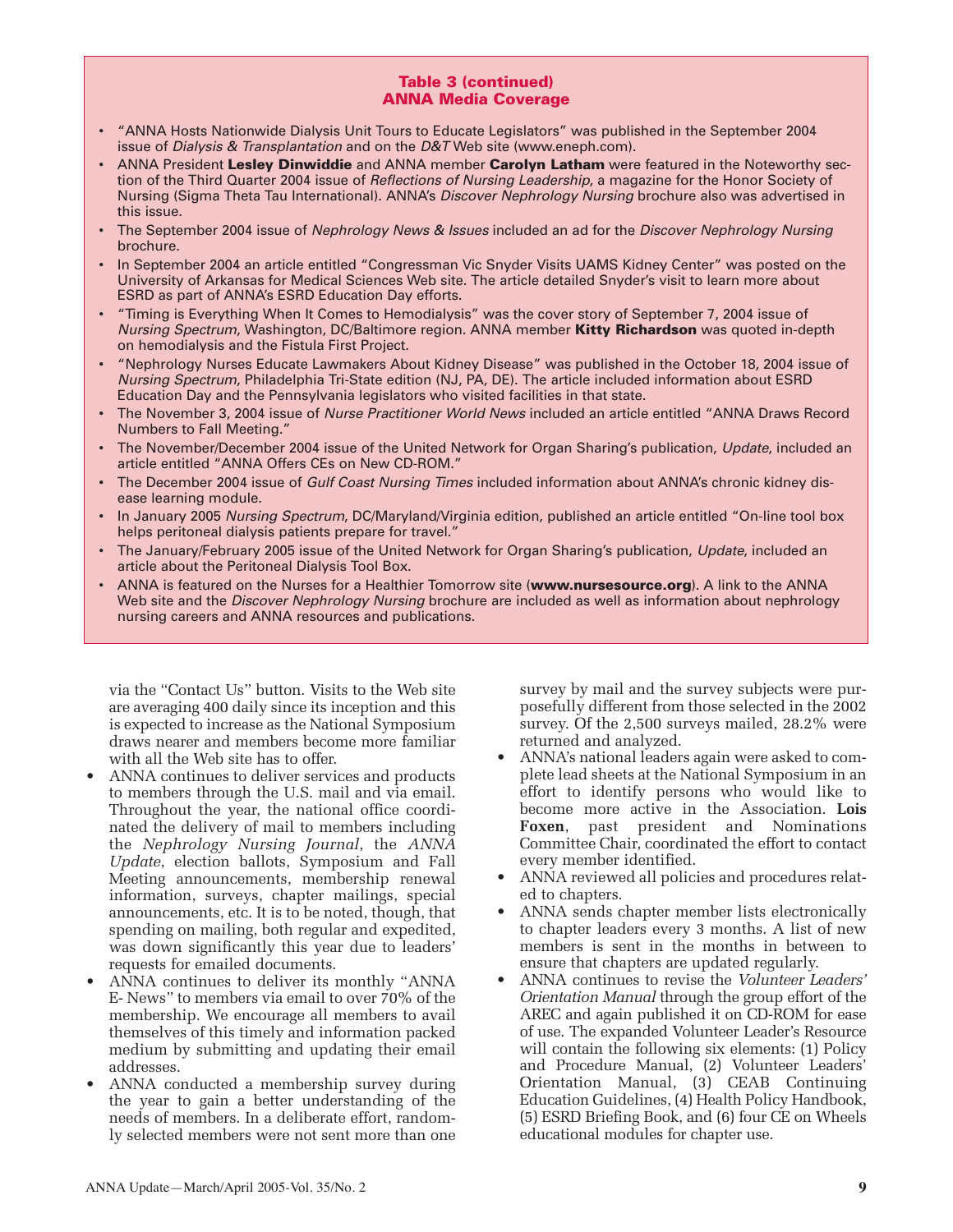# **Scholarship**

# **Goal: Nephrology nursing practice will be evidence based.**

- ANNA published six quality issues of *Nephrology Nursing Journal*. The journal, under the leadership of Editor and past president **Beth Ulrich** and Associate Editor and past president **Karen Robbins**, continues to improve and provide a valuable service to members as evidenced by the continuing education demand and the very positive comments from the membership survey. Compliments from CMS on the timeliness and usefulness of the content also were received.
- Educational programming is where ANNA complements the *Nephrology Nursing Journal* in demonstrating its commitment to scholarship. Our 35th National Symposium held in Washington, DC, in April 2004 was very successful. In addition to the usual leadership workshops, a legislative workshop took our members to the Hill to put their skills into practice. The 2004 Fall Meeting in New Orleans, LA, again broke attendance records for a fall program as was true for the audio conferences! See Sally Russell's Education Services report on pages 17-19 for details on these meetings as well as the continued success demonstrated through CEAB applications under the leadership of **Eugenia Delos Reyes**. And the AREC has created CE on Wheels, under the leadership of **Cindy Richards** and the coordination of **Karen Burwell**, to support struggling chapters and meet members' educational needs. The 36th National Symposium, under the continued leadership of **Cynthia Frazier**, will be held in Las Vegas in April 2005. The meeting, with the theme *Partnering with Patients in Self-Management: A Winning Combination*, promises to have a recordbreaking registration. Plans for the 2005 Fall Meeting in Kansas City are almost complete.
- ANNA added to the SIG resources supporting clinical and functional roles by approving the formation of a Chronic Kidney Disease SIG and appointing **Sally Campoy** as the SIG leader. The creation of this SIG was made possible by the development of a guideline "Ten Steps to SIG Development," which was overseen by SIG Liaison **Kim Alleman**.
- ANNA subscribes to RenalWEB to enable members to keep up with the latest in renal news, issues, clinical information, and links to other Web sites. The RenalWEB E-News is delivered to members via email every other week, 26 times per year.
- ANNA continued its relationship with the Hypertension, Dialysis and Clinical Nephrology Web site (**www.hdcn.com**) where *Nephrology Nursing Journal* articles and symposia presentations are posted for continuing education. Members can read the articles, complete and submit a posttest, and immediately receive a downloadable CE certificate.
- Plans for the remaining five modules of the series, *Partnering for Quality Care, A Continuing Education Program for Chronic Kidney Disease,* are in various stages. **Glenda Payne** continued to serve

as the Board liaison for this project. Module one is available for download on the ANNA Web site.

- ANNA endorsed the Mid Atlantic Network sponsored meeting *Caring through the End – Palliative Care in the Dialysis Unit*, which was held in December 2004.
- The Ethics Committee, led by **Mary Rose Kott**, completed module one of their project to create a PowerPoint series titled *End-of-Life Decision Making and the Role of the Nephrology Nurse*. This will be introduced at the 2005 Volunteer Leaders Orientation Workshop.
- ANNA chapters will be the beneficiaries of the publication of the *Certification Review Course*, which is being revised under the direction of **Lynda Ball**.
- The Scope of Practice was rewritten and approved this year and will be published in the *Nephrology Nursing Standards of Practice and Guidelines for Care*. The Standards have been revised and edited under the leadership of past president **Sally Burrows-Hudson** and **Barbara Prowant** and will be available for purchase at the National Symposium in Las Vegas.
- Revisions to the *Contemporary Nephrology Nursing* textbook are being managed by Editor **Anita Molzahn** and Associate Editor/past president **Evelyn Butera** with publication scheduled for April 2006.
- In response to a request by RPA, ANNA is contributing to a conference for nurse practitioners on patient management in the dialysis unit. **Mary Schira** will represent ANNA on the planning committee for this conference that is slated to follow our Fall Meeting in Kansas City.
- ANNA continues to produce CD-ROMs from the National Symposium, the Fall Meeting, and the audio conferences. **Sheila O'Day** has provided excellent leadership to the Distance Learning Committee over the past year!
- ANNA's Research Committee has researched the needs of the membership and studied the research programs of similar sized nursing programs. See Research Committee Chair **Terran Mathers**' detailed report on page 22.

# **Leadership**

# **Goal: ANNA will be a leader in the nephrology health care community.**

- ANNA held its second ESRD Education Day on August 13, 2004, under the leadership of ESRD Day Advisor **Kathleen Kuchta**. Across the nation ANNA chapter members invited Congressional representatives to visit local dialysis units, both in hospitals and in outpatient settings. The purpose was to provide an educational opportunity for legislators and policymakers to learn more about end-stage renal disease (ESRD), dialysis units, and quality patient care. This endeavor was incredibly successful. For more details, see Kathleen's report on page 24.
- ANNA will host ESRD Education Week the second full week of August (August 8-12, 2005) to allow members and their legislators greater flexi-